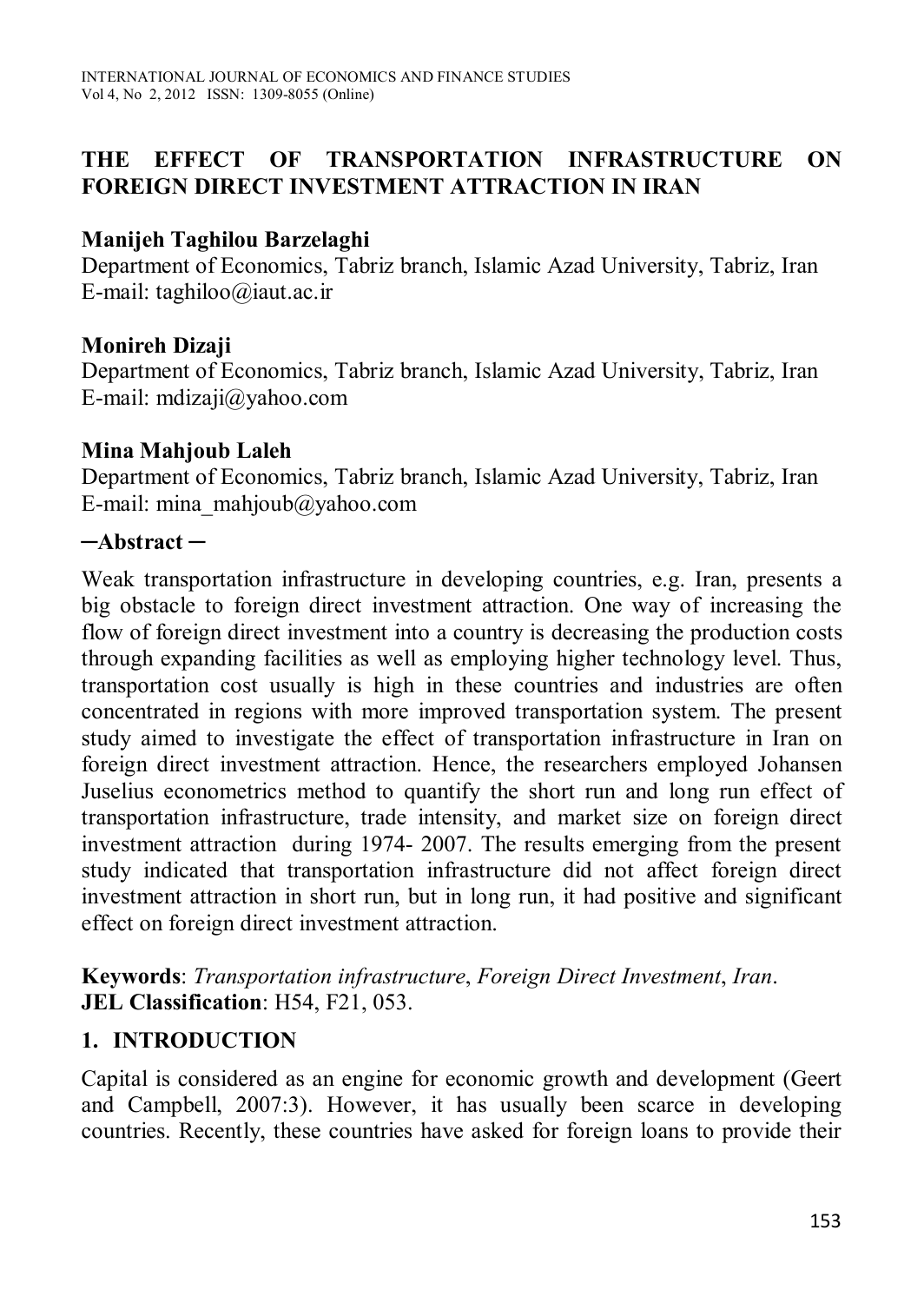capital deficiency. Yet, their loan default resulted in difficulties and crises, thus instead of foreign loans to compensate their capital deficiency and in order to benefit from an instrument to achieve their economic growth goal, they utilized  $FDI<sup>1</sup>$  (Kanaani, 1999:103). There are several causes for foreign investment attraction such as economic policy, economic structure, encouraging, supporting and, political factors. More powerful economic structure and infrastructure of a country causes foreign investors tend to invest more directly in that country. Among the main structural factors of an economy which directly affect foreign investment attraction are market extent, infrastructure installations, expert laborers, development of human resources and, extensive information network. In other words, existence of more expanded economical infrastructure such as roads, harbors, telecommunication systems along with a powerful information network which provides exact and up to date information for investors, will strengthen incentives for capital entry. Weak transportation infrastructure and non-efficient services directly increase cost and time goods reach their destination. Transportation sector as a prerequisite and foundation of development has an effective role in the productive capabilities and talents in communities. It makes unbreakable links between various factors of growth and development through movement of cargo and passengers and brings about faster and broader relations among different economic, social and cultural sectors of countries. Thus, transportation reveals its role and importance as one of the most effective indices of growth and development. Optimum use of this sector's capacity and policies to increase efficiency are highly important. The impact of transportation on a county's spatial structure and body results in concentration or decentralization of economic activities in different regions and consequently, causes to the growth of nearby regions or stagnation of remote areas (Rezaee Arjroudi, Tasbihi, 2007:125- 136).

In this study after a brief introduction and review of concepts, theoretical and experimental studies on the impact of transport infrastructure on FDI are presented. Then, the model is estimated and at last, according to obtained experimental results the proposed policy is provided.

## **1.1. Foreign Direct Investment (FDI)**:

FDI is an economic activity by which foreign investors build manufacturing enterprises in the host countries. Countries usually attempt to take necessary measures to attract FDI in order to finance foreign exchange resources,

<sup>&</sup>lt;sup>1</sup>. Foreign Direct Investment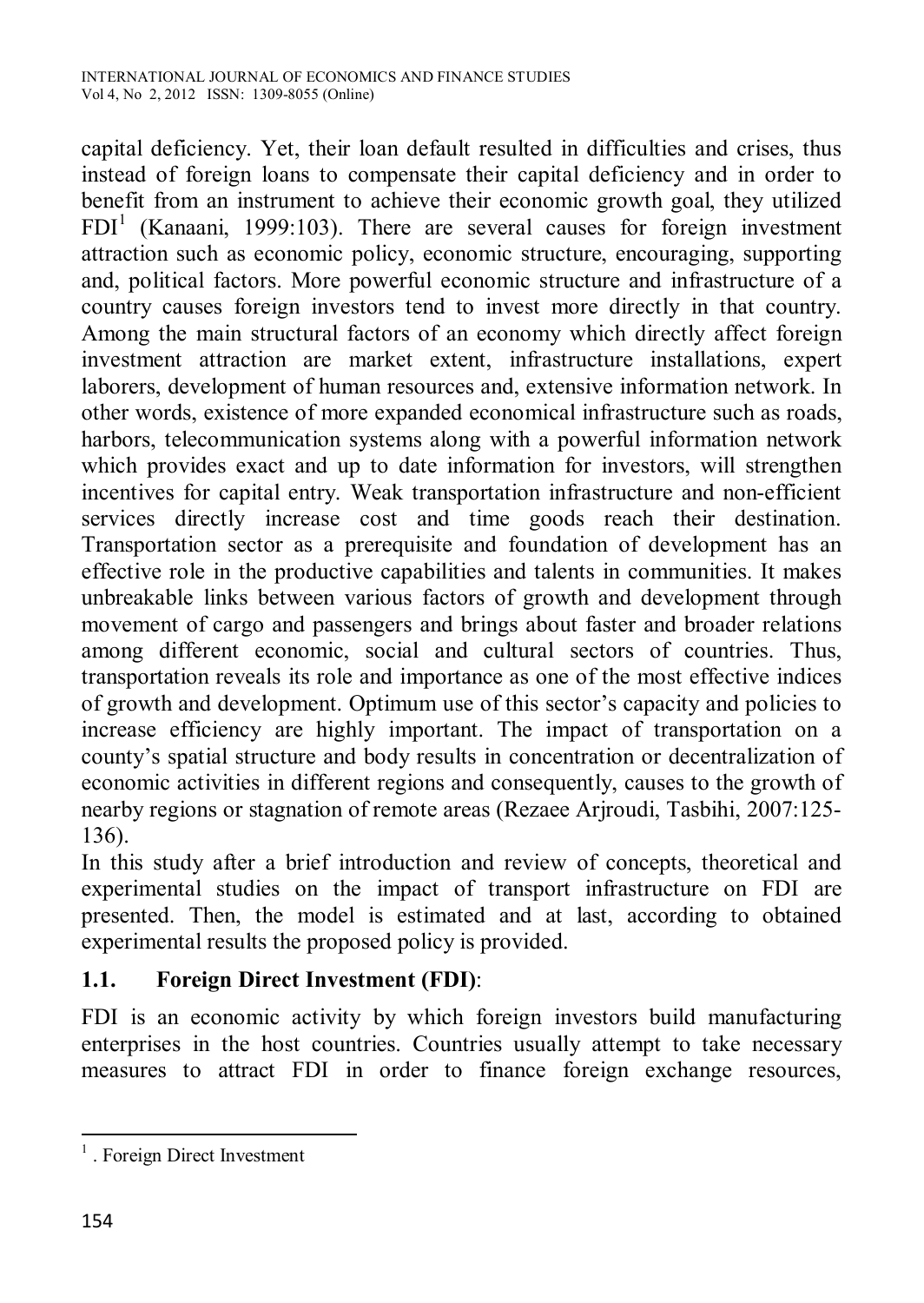compensate their lack of national savings and also access technology and technical knowledge.

 Developing countries, because of their special circumstances, usually have limited use of technology. And, due to their old technologies, performance of firms is relatively low. Even if part of productivity gap is compensated with lower wage, technological deficiency will affect the quality of products and will reduce their ability to meet new market needs. These countries' access to modern technologies and increase in their efficiency is possible through FDI. Using indigenous technology and expansion of research and development activities will increase overflow effects of FDI. Thus, FDI in addition to financing fulfills other purposes too (Dargahee, 2006:78).

# **1.2. Transportation infrastructure**

Transportation is an activity usually involved in movement of people and goods. Three important effects of transportation in human's economic life as specialization in production areas, mass production, and extension of men's living areas reveal economic importance of transportation (Hooshmand et al, 2006:127). Human being, by specializing in production areas in terms of comparative advantages of places and by establishing a basis for mass production, increase productivity of natural resources of the economy. Thus, transportation and its expansion result in a rise of human's living utility whereas, in terms of climatic conditions against various hazards, he selects a suitable place to live in (Mahmoodi, 2010: 353).

## **1.3. Research literature**

A large part of effective factors on economic development: division of labor; specializing in production areas; mechanization of market development; linking production to consumption areas; optimization of plants, via reduction in production costs and making additional capacity, are related to transportation (Rokneddin Eftekhari, 1992:54). Economic benefits of transport development are spread from building transport network infrastructure such as construction of roads; railways; tracklayers; airports, waterfronts; ancillary equipments and complementary installations toward exploiting infrastructure network in industrial development, construction of industrial centers, establishment of production centers, development of transport, garage services, development of transport facilities, facilitate the choice of the farmer, industrial and services locations, decrease in production costs, utilization of funds and distribution of economic activities.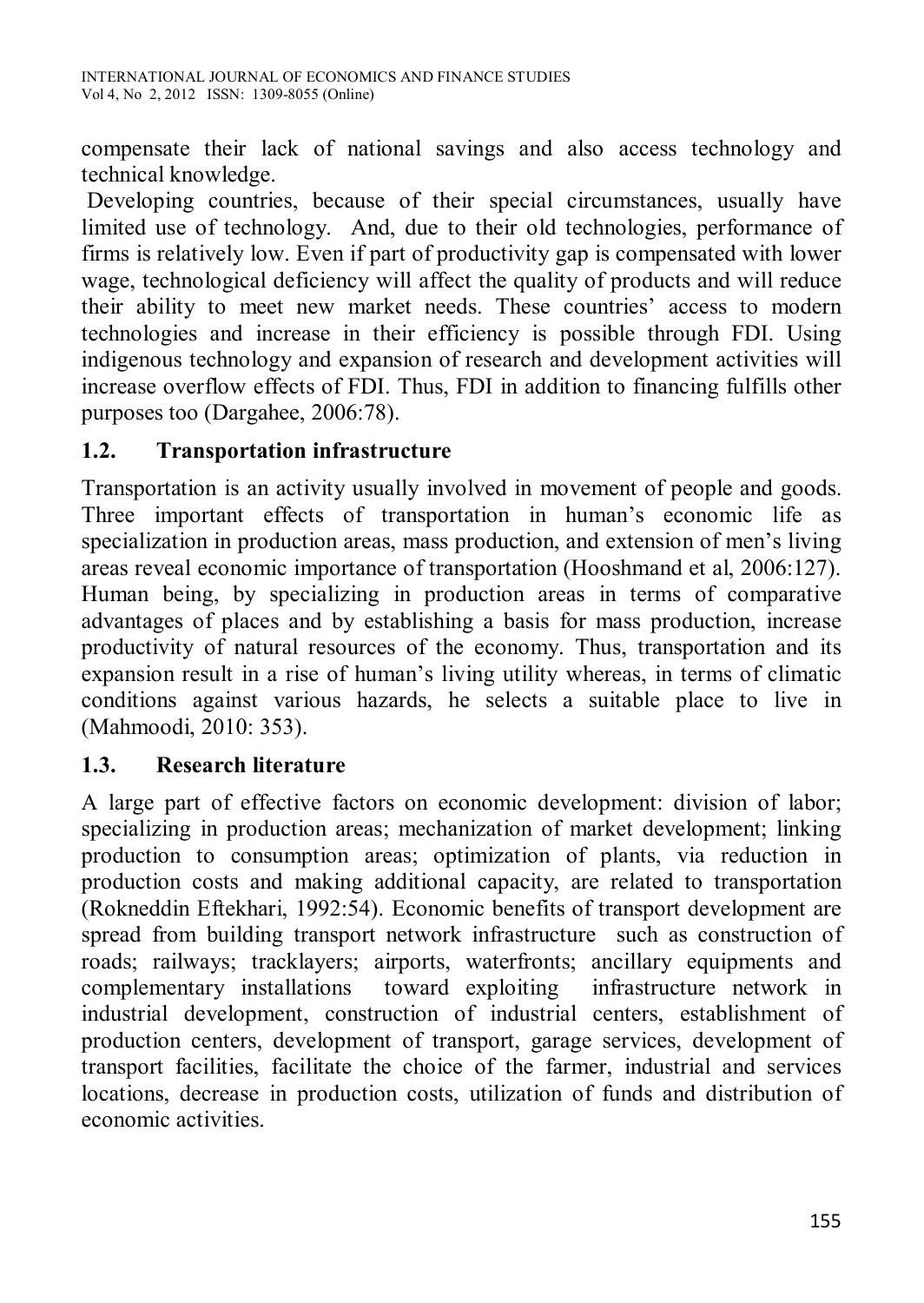Absence of roads in a region might limit goods production to that region's consumption. Therefore, despite its natural and geographical superiority, it would not be possible to produce commodities more than its market demand capacity it implies that in a closed economy there would be no possibility for growth and development (Sassan, 1985:13).

Regarding the importance of transportation network expansion and its role on an economy, effective investment in this sector is important. Investment in transportation facilities development leaves a trail of mutual impressibility of usefulness of labor and increases capital efficiency (Mahmoodi, 2010:355). Thus, convenient investments in transportation sector alleviate time and reduce costs and decrease the effect of frictional distance on spatial distribution of economic activities. In transportation investment path, merging market areas, space limitations reduce production areas to possible extent. This raises number of buyers and sellers in border market areas (Rahimi Boroujerdi, setoudeh mollashahi, 2007:68).

Researchers as Wheeler and Mody (1992:63), Loree and Guisinger (1995:290), Richaud (1999:6), Morisset (2000:14), Asiedu (2002:112) and Sekkat (2004:8) emphasized the role of transportation infrastructure in FDI. They believed that strong infrastructures cause decline in transportation costs and create a motive for regional and multinational companies' entry and is accompanied by foreign investment attraction. Weak infrastructure increases companies' costs and results in foreign investment decrease. Inadequate transportation or use of defective equipments due to communicational problems represents the loss of loyalties for companies. Therefore, for high transportation costs they will not select that area for business. Thus, the infrastructure should provide investment climate for foreign investors. In order to attract FDI, access to structures such as roads, highways, ports and communication networks in terms of production should be increased. Wei (2000:7) believes that position with a strong infrastructure is very attractive than elsewhere. Khadaroo and Seetanah (2010:106) studied the effect of transportation infrastructures on FDI, by ARDL method, for Moritious Island, during 1960-2004. They also, investigated the same research for 20 African countries, by panel data method, during 1986- 2000 and both resulted in positive and significant effect of transportation infrastructures on FDI.

## **2. Model specification**

In this study it is assumed that FDI is a function of variables as transport infrastructures, market size and openness of the economy. Transportation infrastructure causes to decline in inputs prices and therefore decreases production costs and also increases access to markets, variation of outputs and provides tools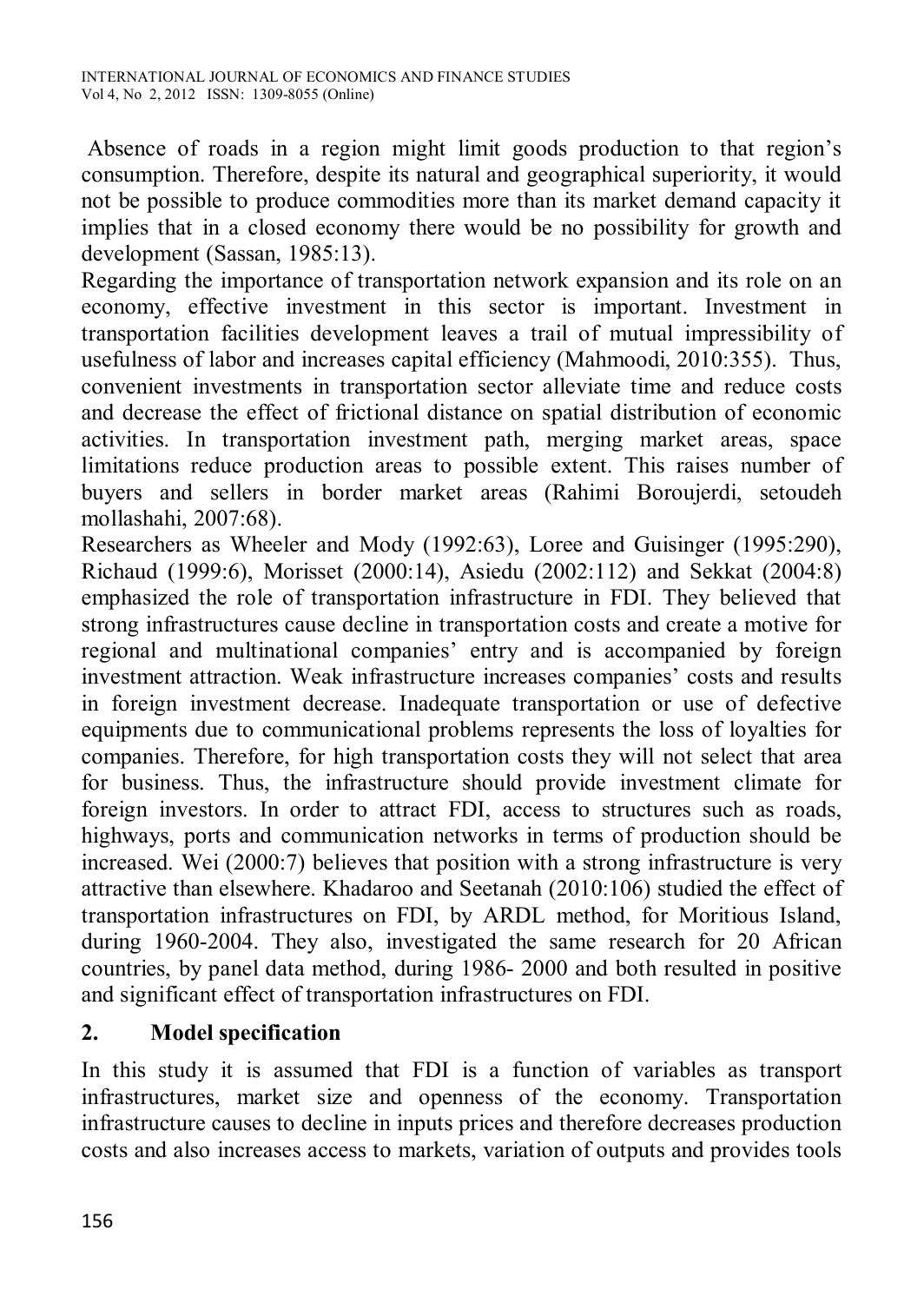for sector development and finally encourages motives for FDI entry. Market size in comparative economy is one of the factors affecting FDI attraction. So that economies with greater scale provide better condition for foreign investors. There are three essential points in attracting FDI, in relation to market size. First, domestic and non-traded sector, particularly, service sector oriented market size is highly effective in FDI attraction. Second, FDI attraction in an export oriented country has a special importance and third, a large measure economy not only supports economic activities but also, provides more opportunities for economic diversification in production. In this study, nominal GDP is as an index used for market sizes. Degree of economic openness which represents the country's trade volume with other countries is determined by total of exports and imports to GDP ratio. Open economy, with respect to external imbalances, is less brittle than a closed economy. Given the above discussed issues the function is as follows:

LFDI=F (LKT, LGDP, LOPEN)

LFDI, logarithm of FDI LKT, logarithm of capital stock in transportation sector LGDP, logarithm of nominal GDP (market size index) and LOPEN, logarithm of openness degree of economy

To estimate the model, capital stock in transportation sector, gross domestic product and openness degree of the economy (export and import) data are extracted from the most recent information and time series data of national accounts of central bank of Iran and FDI data is extracted from world bank data and statistics compact disc (WDI,  $2008$ )<sup>2</sup>.

## **2.1. Unit root test**

In cointegration analysis statistical features of variables are very important. In fact, cointegration tests examine consistency of statistical feature of equation with theory. Economic variables are usually non-stationary. But cointegration is an exception to this principle and has close relation with economic theories. In this section, by Eviews6 software Augmented Dickey Fuller test (ADF) is used to examine stationarity of variables. On this basis, all variables became stationary by first order difference. In other words above variables are augmented of first order (table 1). Moreover, cointegration Johansen Juselius test is used to estimate the model.

 $\overline{a}$ <sup>2</sup>. World Development Indicators (2008)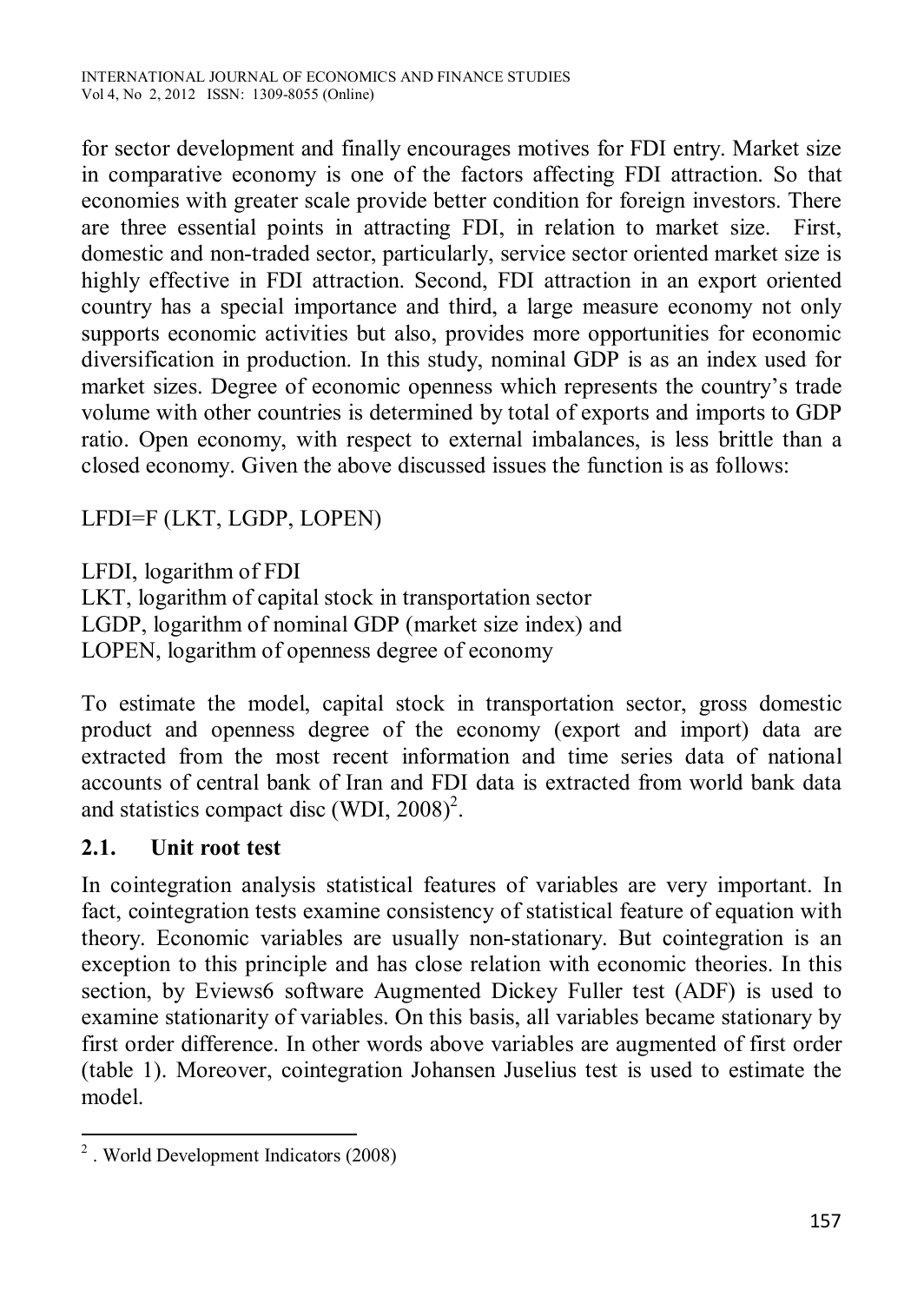| Variable    | ADF statistics |                     | Variable     | ADF statistics |                  |
|-------------|----------------|---------------------|--------------|----------------|------------------|
|             | Level          | First<br>difference |              | Level          | First difference |
| <b>LFDI</b> | $-2.88$        | $-5.12$             | <b>LGDP</b>  | $-0.13$        | $-3.32$          |
| <b>LKT</b>  | $-1.36$        | $-3.60$             | <b>LOPEN</b> | $-1.97$        | $-5.05$          |

Table1- studied variables stationarity in the model

Source: research findings. Critical values of ADF statistics in 1,5,10 percent levels are respectively 4.26,-3.55, - 3.21

#### **2.2. Optimum lag specification**

 Before estimating the model, lag length in the model should be specified to assure that error terms have classic characteristics i.e. they do not have serial correlation, are distributed normally with mean zero and variance  $\delta^2$  and are independently distributed. So, according to Schwarz statistics, vector autoregression lag is selected to be one.

#### **2.3. Johansen- Juselius cointegration test and long run results**

In this method, first, existence of cointegration and long run equilibrium relation(s) should be defined by maximum Eugene value and matrix trace statistics tests. According to maximum Eugene value test (table 2), and matrix trace statistics test (table 3), a long run cointegration vector is attained.

| Critical value in 95% confidence<br>interval | Test statistics $(\lambda_{\text{max}})$ |         | ΠO      |
|----------------------------------------------|------------------------------------------|---------|---------|
| 30.82                                        | 32.25                                    | $R = 1$ | $r = 0$ |
| 24.25                                        | 14.07                                    | $R=2$   | r<      |

Table 2: defining number of cointegration vectors according to Maximum Eugene Value Test

Source: research findings

|  | Table 3: defining number of cointegration vectors according to matrix trace statistics test |  |
|--|---------------------------------------------------------------------------------------------|--|
|  |                                                                                             |  |

| Critical value in 95%<br>confidence interval | Test statistics $\lambda_{\text{trace}}$ |       | Πr      |
|----------------------------------------------|------------------------------------------|-------|---------|
| 55.25                                        | 58.49                                    | r > 1 | $r = 0$ |
| 35.01                                        | 26.24                                    | r > 2 | r<      |

Source: research findings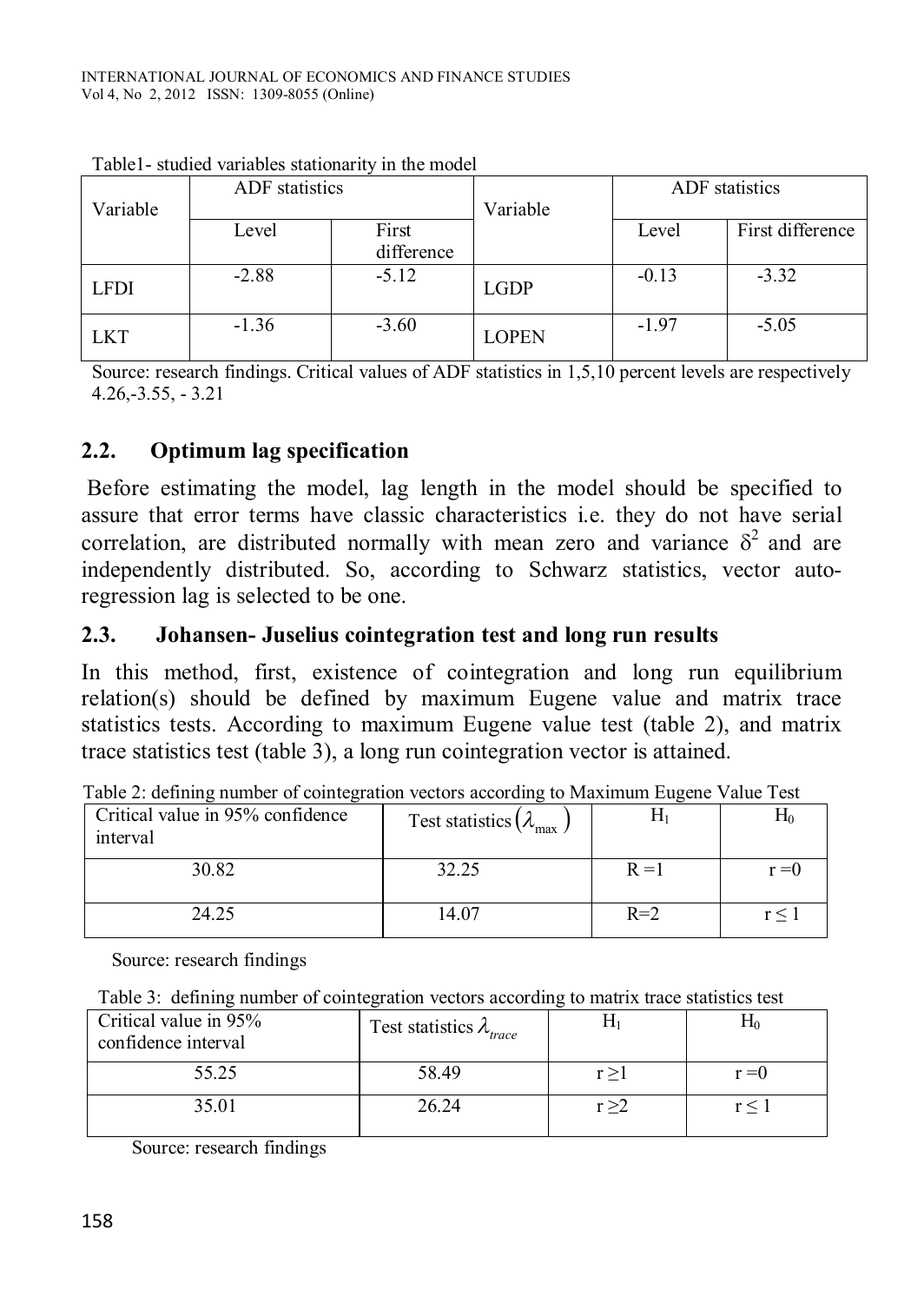Since this paper studied the effect of capital stock in transportation sector, gross domestic product, openness degree of trade on foreign direct investment thus normalizing cointegration vector was performed according to dependent variable, foreign direct investment. Normalized vector was as follows:

## LFDI= 2.22 LKT +3.61 LGDP +4.12 LOPEN

 $(2.40)$   $(4.27)$   $(4.42)$ 

 Numbers in the parenthesis indicate t statistics. Results of estimation are completely consistent with economic theories and topics presented in the previous sections. According to the obtained results, the effect of capital stock in transportation sector on FDI was positive and significant at 99% confidence interval. The capital stock coefficient in transportation sector was equal to 2.22 indicated that 1% increase in capital stock resulted in 2.22% rise in FDI. Nominal GDP had a positive and significant effect on FDI and showed that 1% increase in nominal GDP raised FDI by 3.61%. The effect of openness degree of economy on FDI was positive and significant, so that its coefficient was equal to 4.12 which, among other variables, had the greatest impact on FDI.

## **2.4. Error correction model and short run results**

Vector error correction method defines causality among variables and also separates short run from long run causalities. Wald test indicates causality among descriptive and dependent variables. On the other hand, since vector error correction contains long run information, t statistics reveals long run causality relations among descriptive and dependent variables, via significant error correction coefficient. Walt test on coefficients was used to investigate short run causality. The results are presented in table 4.

According to the obtained results in table 4, there were no short run causality relations among capital stock in transportation sector, GDP, openness degree of economy and FDI.

| Dependent   | Independent  | Wald test statistics | P-value | Results               |
|-------------|--------------|----------------------|---------|-----------------------|
|             | <b>LKT</b>   | 0.66                 | 0.42    | No causality relation |
|             | <b>LGDP</b>  | 0.08                 | 0.78    | No causality relation |
| <b>LFDI</b> | <b>LOPEN</b> | 0.02                 | 0.88    | No causality relation |

Table 4: the short run causality results of Walt test

Source: research findings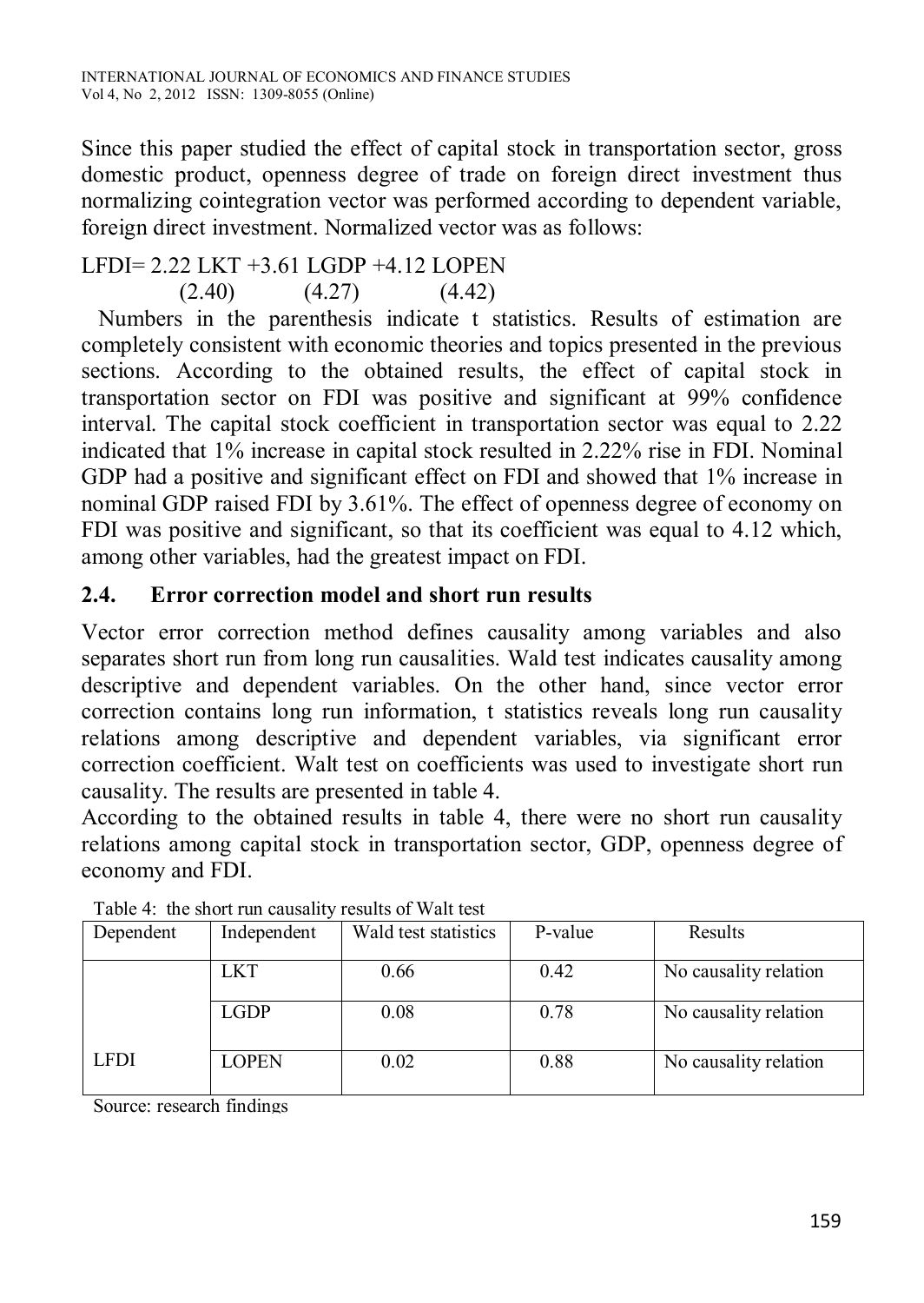Based on the short run results, coefficient of VECM (-1) in equation is - 0.68, which indicates that from time t to  $t+1$ ,  $68\%$  standard deviation of FDI from its long run path is modified by the model variables and is moved toward its long run equilibrium. It implies that to achieve long run equilibrium, in each period 68% of short run imbalances are adjusted or it takes about a year and five months for short term imbalances to be resolved.

# **3. CONCLUSION**

In this study to investigate the effect of transportation infrastructures on FDI in Iran during 1974-2007, two modern time series econometrics approaches were used: cointegration method to estimate long run and error correction model to estimate short run relations. As a result of data analysis, there was positive and significant effect of transportation infrastructures index on FDI in long run, which implied that a 1% increase in capital stock in transportation infrastructure caused to 2.22% rise in FDI. In short run analysis causality among variables from short to long term was jointly observed. And Wald test results indicated that in short run, there were no causality relations among capital stock in transportation sector, GDP, openness degree of economy and FDI.

According to the positive and significant effect of transportation infrastructures on FDI and considering that capital stock in transportation sector attracts foreign investors, it would be convenient to consider transportation infrastructures in Iran and also, regarding developmental ways in transportation sector, to survey middle and long run programs. In this manner, government, in order to decrease costs in the budget, should grant concessions to developmental and other international infrastructural loans.

## **Bibliography**

1. Asiedu, Elizabeth (2002). On the Determinants of Foreign Direct Investment to Developing Countries: Is Africa Different*? World Development*, Vol. 30, No. 1, pp. 107- 118.

2. Dargahee, Hassan (2006), "Effective Factors on Foreign Direct Investment: Lessons for Iran Economy", *Shariff Quarterly Scientific and Research Journal*, No. 36, pp. 73-85.

3. Geert Bekaert, Campbell R.Harvey (2007), "Capital Markets: An Engine for Economic Growth", *National Bureau of Economic Research*, Cambridge, MA 02138.pp. 1-27.